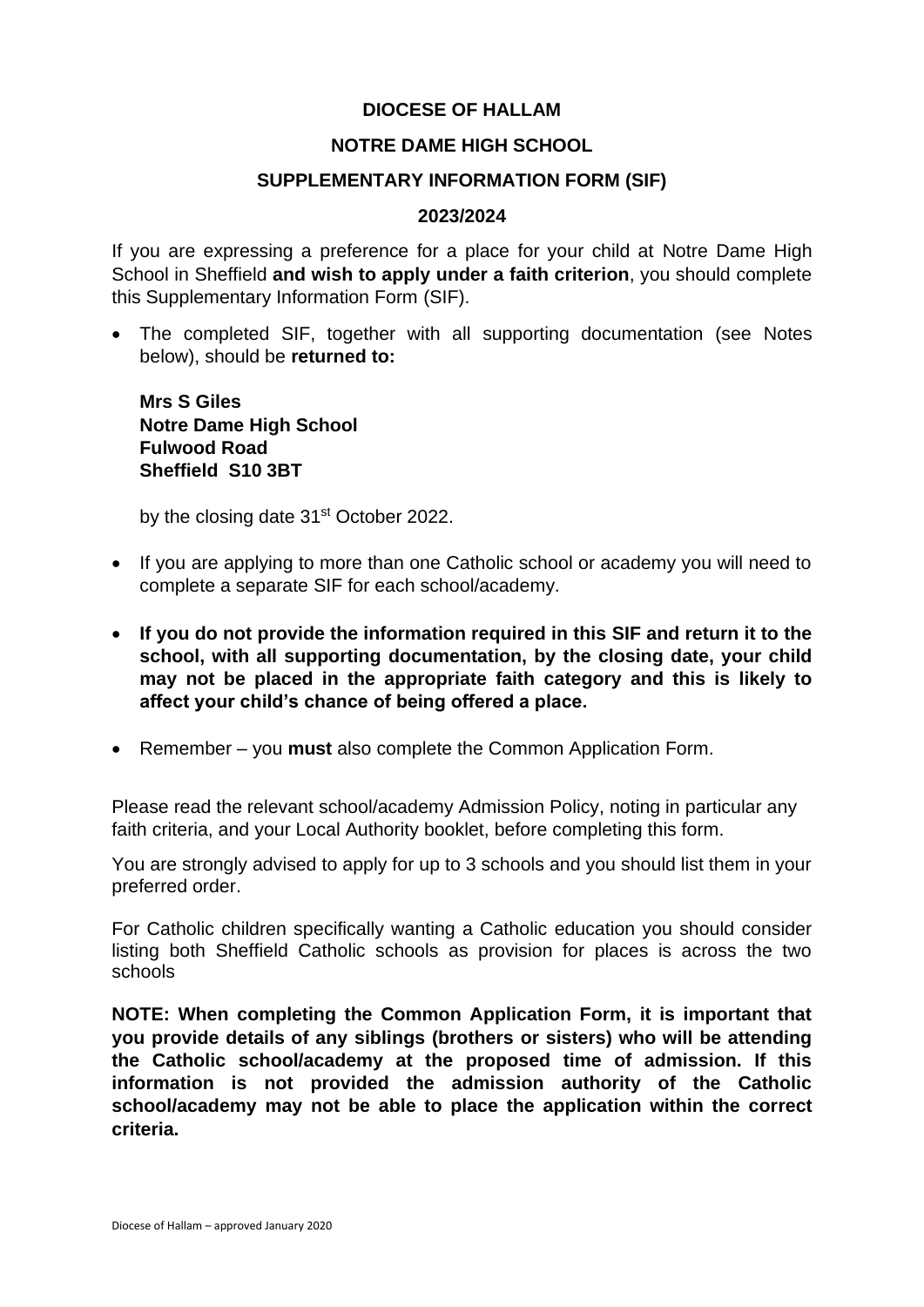| Name of child:           |  |
|--------------------------|--|
| <b>Address of child:</b> |  |
|                          |  |
|                          |  |
| <b>Parent/Carer:</b>     |  |

## **Religious Status of child (please indicate by placing a tick in one box only)**

| <b>Criteria</b>                                 | <b>Tick Box</b> | <b>Evidence</b><br>(Please provide details in accordance |
|-------------------------------------------------|-----------------|----------------------------------------------------------|
|                                                 |                 | with the Notes below)                                    |
| Catholic                                        |                 |                                                          |
| Catechumen                                      |                 |                                                          |
| Member of an Eastern<br><b>Christian Church</b> |                 |                                                          |
| Member of other Christian<br>denomination       |                 |                                                          |
| Member of other faith                           |                 |                                                          |

In compliance with the General Data Protection Regulation (GDPR) and the Data Protection Act 2018, we wish to ensure that you are aware of the purpose for which we collect and process the data we have asked you to provide on this form.

- **1.** We are Notre Dame High School.
- **2.** Being a Catholic education provider, we work closely with the School's Diocesan Authority, the School's Trustees, the Local Authority, the Catholic Education Service and the Department for Education, and may share the information you provide on this application form if we consider it is necessary in order to fulfil our functions.
- **3.** The person responsible for data protection within our organisation is Mr J Coats and you can contact him with questions relating to our handling of the data. You can contact him by email [data@notredame-high.co.uk](mailto:data@notredame-high.co.uk)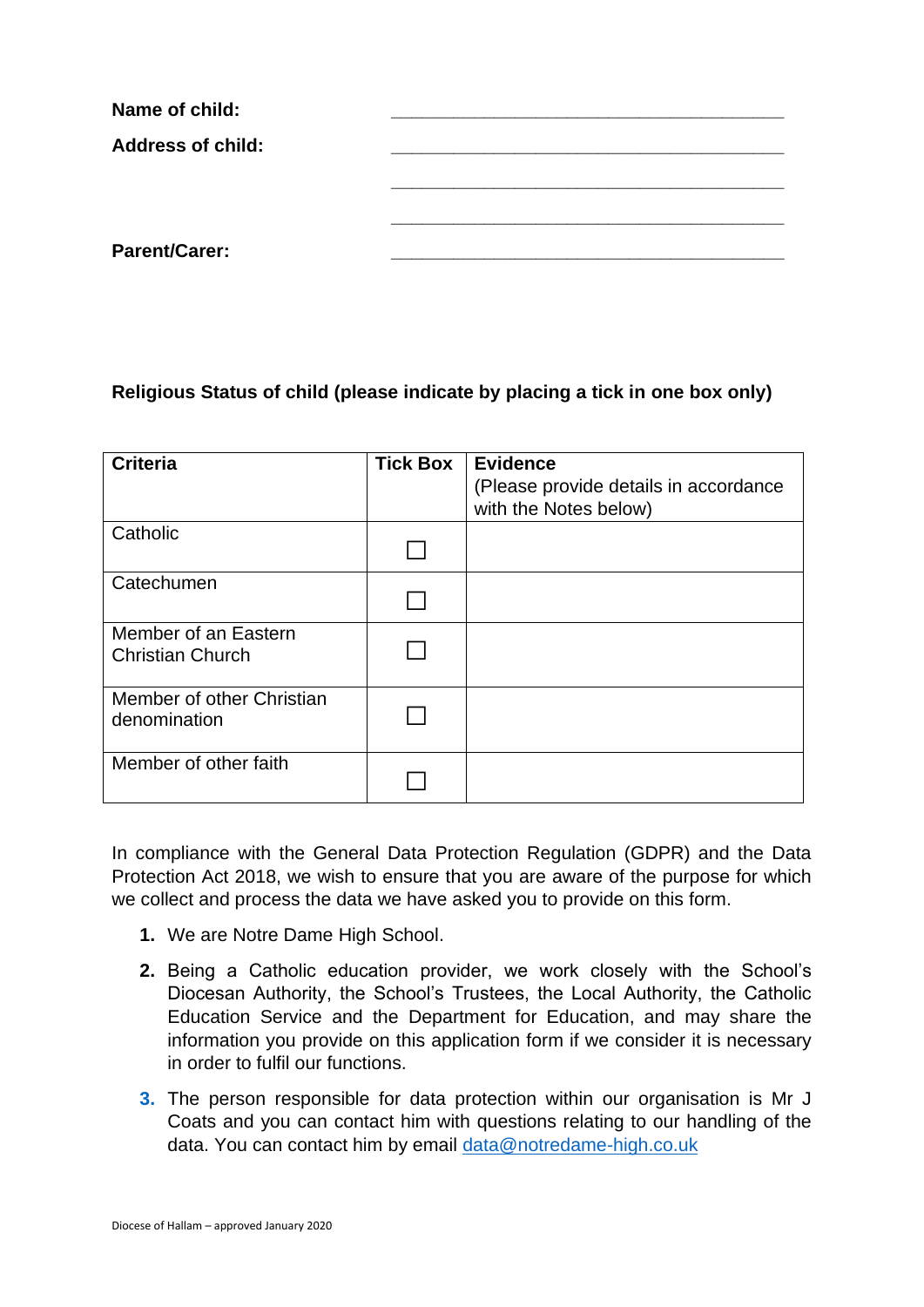- **4.** We require the information we have requested for reasons relating to our functions as the admission authority of the School.
- **5.** It is necessary for us to process personal data for the performance of a task carried out in the public interest or in the exercise of official authority vested in the controller (Article 6(1)(e) of the GDPR).
- **6.** To the extent that you have shared any special categories of data this will not be shared with any third parties except as detailed in paragraph 2 above, unless a legal obligation should arise.
- **7.** It is necessary for us to process special category data for the performance of a task carried out in the public interest or in the exercise of official authority vested in the controller (Article 6(1)(e) of the GDPR). Additionally, processing is necessary for reasons of substantial public interest on the basis of Union or Member State law which is proportionate to the aim pursued and which contains appropriate safeguards (Article 9(2)(g) of the GDPR).
- **8.** If the application is successful, the information you have provided on this form will be migrated to the School's enrolment system, and the data will be retained and processed on the basis of the School's fair processing notice and data protection policies which apply to that data.
- **9.** If the application is unsuccessful, the application form and any documents submitted in support of the application will be destroyed after a period of 12 months, unless their name is included on the waiting list. The school may keep a simple record of all applications and their outcome as part of their permanent archives in accordance with the School's data retention policy.
- **10.** To read about individual rights and/or to complain about how we have collected and processed the information you have provided on this form, you can make a complaint to our organisation by contacting our data protection officer. If you are unhappy with how your complaint has been handled, you can contact the Information Commissioners Office via their website at: ico.org.uk.

Please ensure that any referee is aware that their reference may be made available to the Independent Appeal panel for the purposes of an appeal.

In the event that an appeal is required quidance may be sought from the Diocese, Local Authority or Coram Children's Legal Centre.

**I confirm that I have read the Admissions Policy of the school and that the information I have provided is correct. I understand that I must notify the school immediately if there is any change to these details and that, should any information I have given prove to be inaccurate; the governing body may withdraw any offer of a place even if the child has already started school.**

| Signed |  |
|--------|--|
|--------|--|

Signed……………………….. Date……………………………………